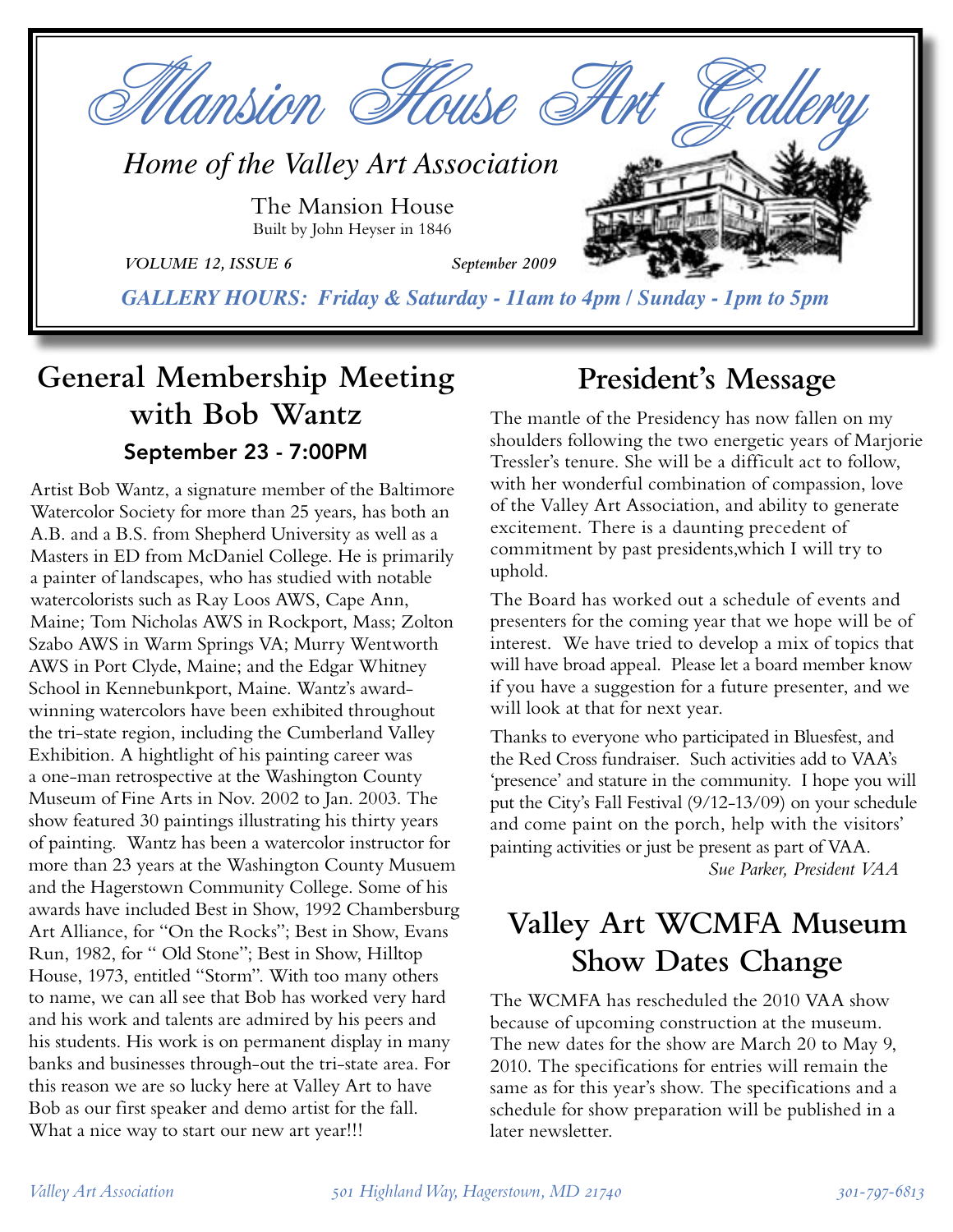## **Shows**

### **NORTH GALLERY SHOWS**

• Carolyn Thome "Along the Way. From Point of Rocks to Nambia" - SEPT 11-SEPT 27. "I love to travel, but I also love beauty in daily life. I always carry a camera because you never know what the day will bring." Large oil paintings and small plein air acrylics will be featured.

• Group Show "Paintings from the Park"- OCT 2-NOV 1. Marjorie has donated her North Gallery show to the members this month. This show will include paintings from the plein air session this spring, any paintings or photos OF the park, as well as any pieces painted IN the Hagerstown City Park. If you have artworks on this theme that you would like to have in this show, please let Janie Moltrop know by 9/15/09 so she can plan the exhibit.

• Denny Bingaman - NOV 6-NOV 29. Featuring wildlife and nature photography.

### **ADDITIONAL AREA SHOWS**

#### Garnet Jex Exhibition at the Washington County Museum of Fine Arts

The Museum's Smith Gallery will house close to 20 works by the Washington, D.C. artist, Garnet Jex (1895-1979) from September 5, 2009 through January 17, 2010. This important exhibition of Jex's art is made possible through the generous loan of paintings from the town of Harpers Ferry, West Virginia and private collectors, Mr. and Mrs. Lee and Pat Stine. The town of Harpers Ferry, where Jex visited and painted for more than 30 years, received 17 paintings from the artist in the 1960s, all of which will be on display in this exhibition. A special Opening Reception will be on Sunday, September 6, 2009 from 2:30 to 4:00 p.m. Admission to the Museum is free.

#### Art in the Hallways at the Washington County Hospital

• SEPT Artist of the Month -

#### **Elisabet Stacy-Hurley**

- OCT Artist of the Month **Terry Shotton**
- NOV Artist of the Month **Donna Mitchell**

Questions on Art in the Hallways should be directed to Lucy Ecker at: 301-733-5320 or a1nanaecker@aol.com.

#### Chambersburg Hospital Artist of the Month

- SEPT Artist of the Month **Ruth Ann Smith**
- OCT Artist of the Month **Donna Bingaman**
- NOV Artist of the Month **Jean Strike**

## **Classes and Workshops**

### PORTRAITURE at Hagerstown Community College with Janet Salter Starts Tuesday, September 1st and runs for 15 weeks

**Time: 1 PM to 4:35 PM Registration through HCC: 301-790-2800, ext 238**

This course is designed for those with basic drawing and/or painting skills and a desire to gain a solid understanding of portraiture. In a series of exercises, emphasis will be placed on the skull-flesh relationship, major masses of the facial features, effects of light, facial expressions, gesture and hands in portraiture. The course will consist of a combination of PowerPoint presentations of master works, studio exercises working from the model, critiques of class work and weekly home assignments. Charcoal is recommended for the first two weeks, after which students will be free to work in other media including oils, acrylics, pastels, or charcoal.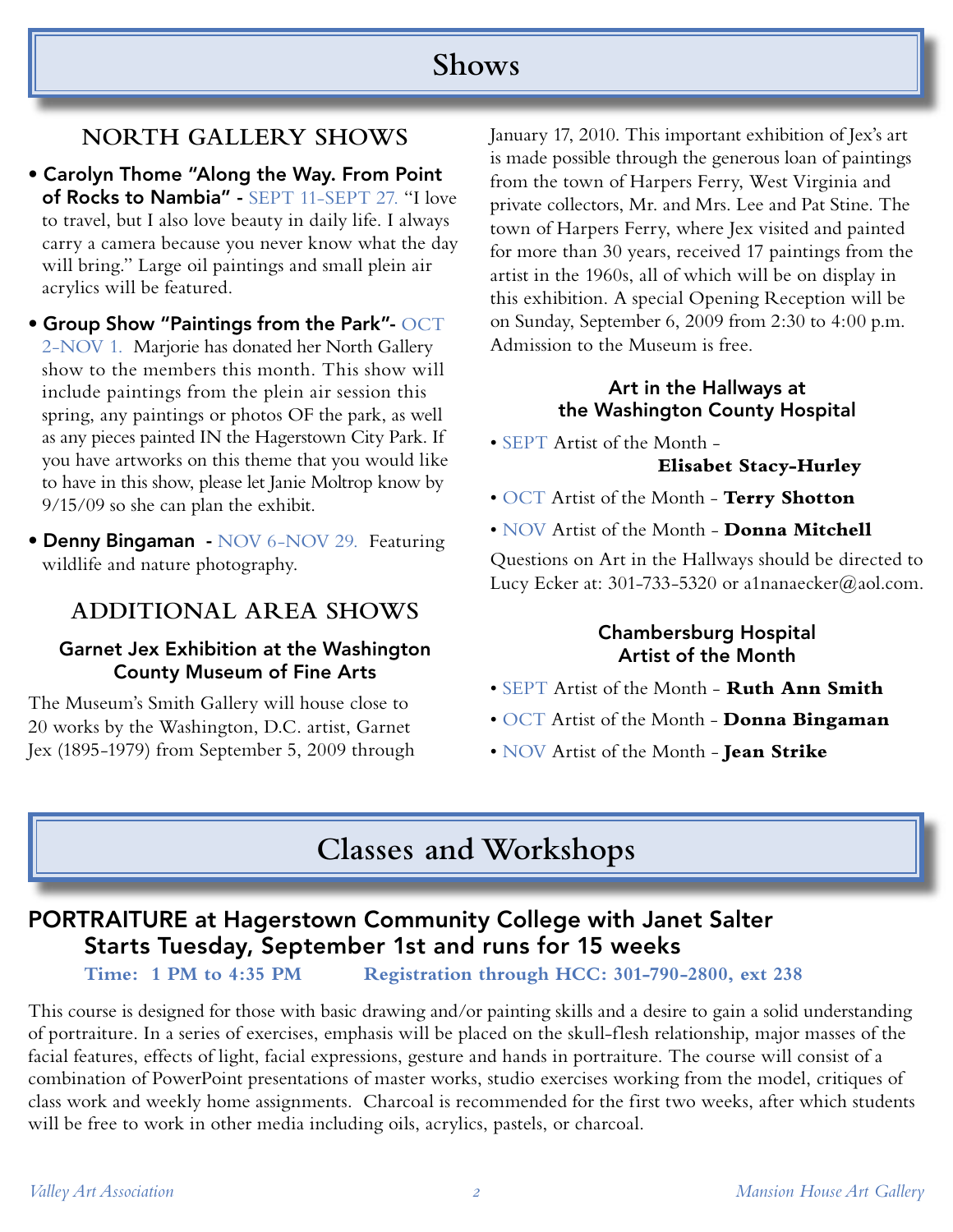## **Classes Continued**

### PRIVATE OIL PAINTING LESSONS with Marjorie Tressler

Marjorie Tressler is offering oil painting instruction at her home or at the Mansion House. She will be covering composition, design, color, and value application according to the Old Masters. She will also critique your current works of art giving advise from her experience as an artist for over 30 years. She studied at the Schuler School of art for over 8 years with Ann Schuler and David Buckley Good, as well as at the Deleplaine in Frederick for portrait study with Mary Pfister. She has over 20 years of study with many nationally known artists and is now willing to share this experience with any serious student. Classes will begin as soon as she can schedule an appropriate time for those interested. Please call her at 717- 762- 6791 or email at: marjorietressler@comcast.net

### WATERCOLOR CLASS: CREATING TEXTURES IN PAINTINGS Thursdays at the Mansion House with Anna Hogbin

 **Dates: September 24 – November 5, Time: 6:00 – 8:30 PM, Cost: \$80 Fee is due by September 17 (Should the class be cancelled, all tuition will be returned.)**

The purpose of "Creating Textures in Paintings" is to provide students with techniques and processes which can be used to enhance their paintings with texture. Topics will include: a Stone Building and wall, a Brick Building, Glass (two sessions: a glass object and window reflections), Fabric (two sessions on how fabric drapes and how patterns change with the draping), and two session topics to be determined by the class. Students are free to use pen and ink or other materials in their paintings. Required materials are the standard watercolor palette and tools, Winsor Newton paints, Arches watercolor block (12 in. x 16 in.). The instructor will provide materials for most of the applied textures.

For questions, please contact Anna at 304-263-1094, by email at ahogbin@earthlink.net, or by mail at: 55 Fulks Terrace, Martinsburg, WV 25405.

#### WCMFA Offers Art Classes - The Washington County Museum of Fine Arts is offering a variety of art classes. Registration is required for all classes:

• Acrylic Landscape Painting with Kent Roberts Tuesdays 6:30 - 9:00 PM

September 22 - October 6

- Watercolor with Bob Wantz Tuesdays 10:00 AM - 1:00 PM September 22 - October 27
- Oil Painting with Ski Holm Wednesdays 5:30 - 8:30 PM September 23 - November 11

#### Official Reopening of the VAA Library - After three years of work, Gail Cox and Joe Shugars, with help from Anne Rickards, the librarian, are pleased to announce the reopening of the VAA library. They have put in countless hours cataloging the books and

### • Landscapes in Watercolor with Kent Roberts

 Tuesdays 6:30 - 9:00 PM October 20 - November 24

• Design a Holiday Card: Watercolor Workshop - Bob Wantz Friday, 12:00 - 4:00 p.m. 1 day - November 20

For more information on fees, dates and times, call the Museum at 301-739-5727. For the hearing impaired, call our TDD at 301-739-5764. Registration can be made via our secure web site at www.wcmfa.org.

incorporating volumes donated by Bobby Criswell, in memory of his wife, into the collection. Books may now be checked out at meetings using a card system like other libraries. Our thanks to Gail and Joe for all their work.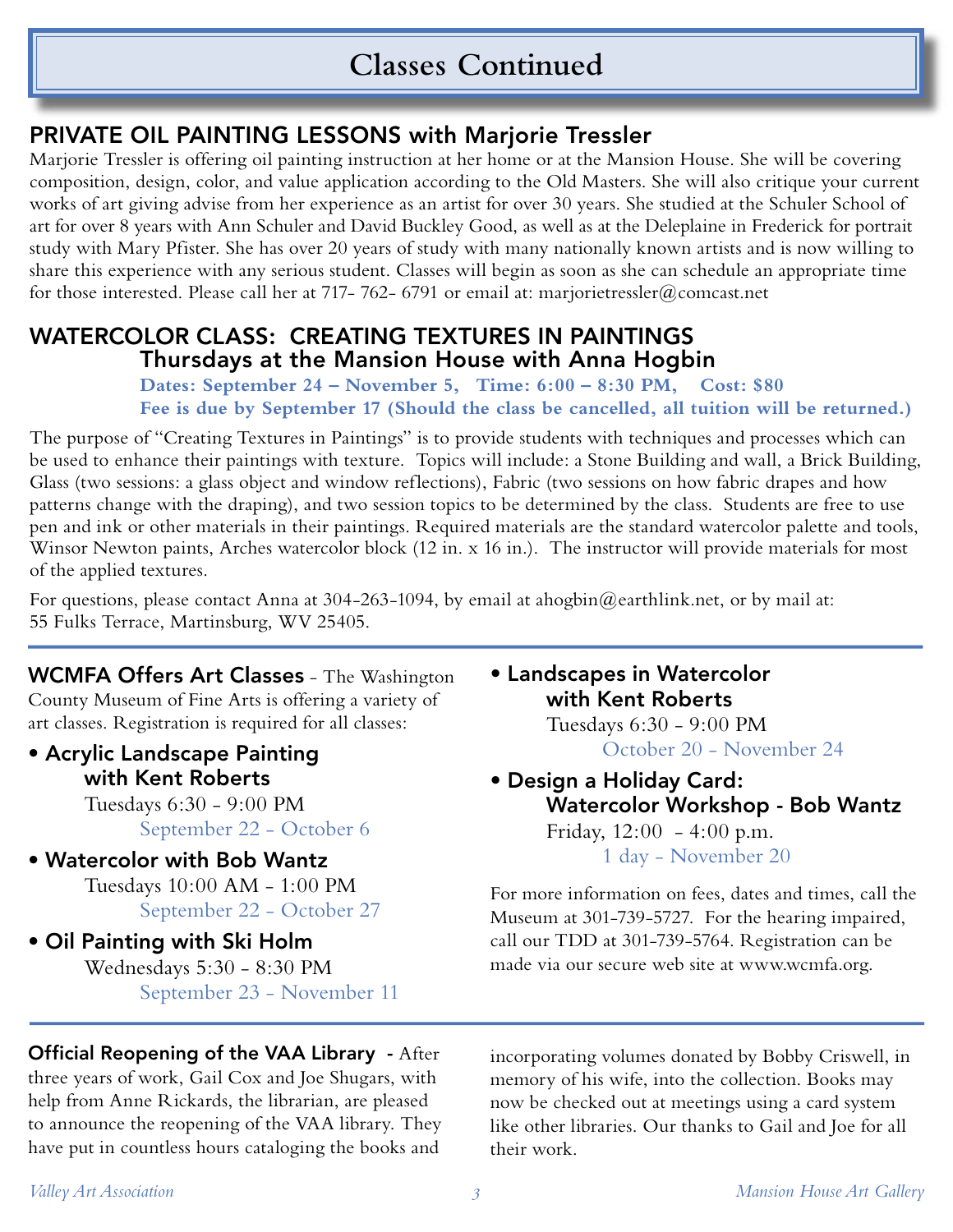## **General Member News**

Autumn Arts Festival in City Park - The Washington County Museum of Fine Arts announces the 3rd Annual Autumn Arts Festival in City Park to be held on September 12 and 13, 2009. The Festival is held in collaboration with the Jonathan Hager House and Museum, Hagerstown Railroad Museum, the Mansion House Art Center and WCMFA. Exciting events and activities are scheduled for each site and throughout City Park from 10:00 a.m. to 5:00 p.m. each day.

There will be entertainment at the band shell in the park, craft and food vendors, and children's art (Saturday), face painting, balloon sculpture, and artists' demonstrations at the WCMFA. The Valley Art Association will be offering cellist Mia Hoover on Saturday and Sunday from  $1 - 2$  pm, light refreshments (cider and cookies), and opportunities for children and adults to try their hand at painting on the porch on Sunday. VAA members are encouraged to come set up on the porch to paint and display their work, help with the children and adult painting areas, and just be part of VAA's participation in this event.

## **Dues Are Now PAST DUE**

Annual Membership Dues \$25 are now due.

Make check payable to the Valley Art Association and mail to: **Donna Smith, Treasurer 501 Highland Way, Hagerstown, MD 21740** Anyone not paid by October meeting will be dropped. Questions call Donna Smith 301-797-8761 or DSmith7119@aol.com. Please note, membership cards will only be made upon request.

#### *Donna Smith, Treasurer*

A Busy Bluesfest - Thanks to everyone who chose to be part of the Mansion House celebration of 'Bluesfest' this year. The event, held May 31st, was huge. There were probably 300 people who came through the Mansion House that Sunday. The weather was perfect. At June Savannah's suggestion, Junior Mason he's the Mansion House's guardian angel; the one who takes care of our maintenance for the City—put up

our "Art Show" signs around the park, and I think that helped get us noticed. Thanks, June! And VAA also appreciates Janie Moltrup who helped set up, Clyde Roberts, Sue Parker, Dottie Gleason, and Carol Wilks who showed their work or painted on the porch, and especially Wayne Kell, who set up on the porch, and 'minded the store.' He was pretty busy. There were sales, commissions, book deals—all in all a great day for art!.

**Treasurer's Folder -** In the past, there have been several places to put things for the Treasurer, but the result is that some documents (e.g. bank statements) are not getting to her. So, if you have mail, sales tickets, etc. for the Treasurer, please put them only in the Treasurer's folder in the lower left hand drawer of the desk.

New Flag! Thanks to Janie Moltrop for providing a new flag for the Mansion House. The old one, long past its prime, has been retired.

#### **"GALLERY MEETING"**

#### **Wednesday, October 2nd at 2:00 PM**

#### *All Member Shows This Year:*

There are two all member shows scheduled for this year. They will be "themed" shows, so get to work with that paintbrush—or camera!

The first, the winter show, from 12/6/09 to 1/10/10, will be "**Primarily Primaries**." The artworks should be tonal pictures, using only the primary colors (red, yellow, blue), with 90% of the work being in values of a single color.

The second, the "Best of the Best" show, from 1/15/10-2/28/10, will be "**Faces and Flowers**" portraits, still lifes with flowers, or variations on this theme. Be creative!

#### *Janie Moltrop*

#### Congratulations to Ted and Lucille Murray

on their recent wonderful and very successful show in the North Gallery called "Retirement Pleasures" (7/31/09-8/30/09)!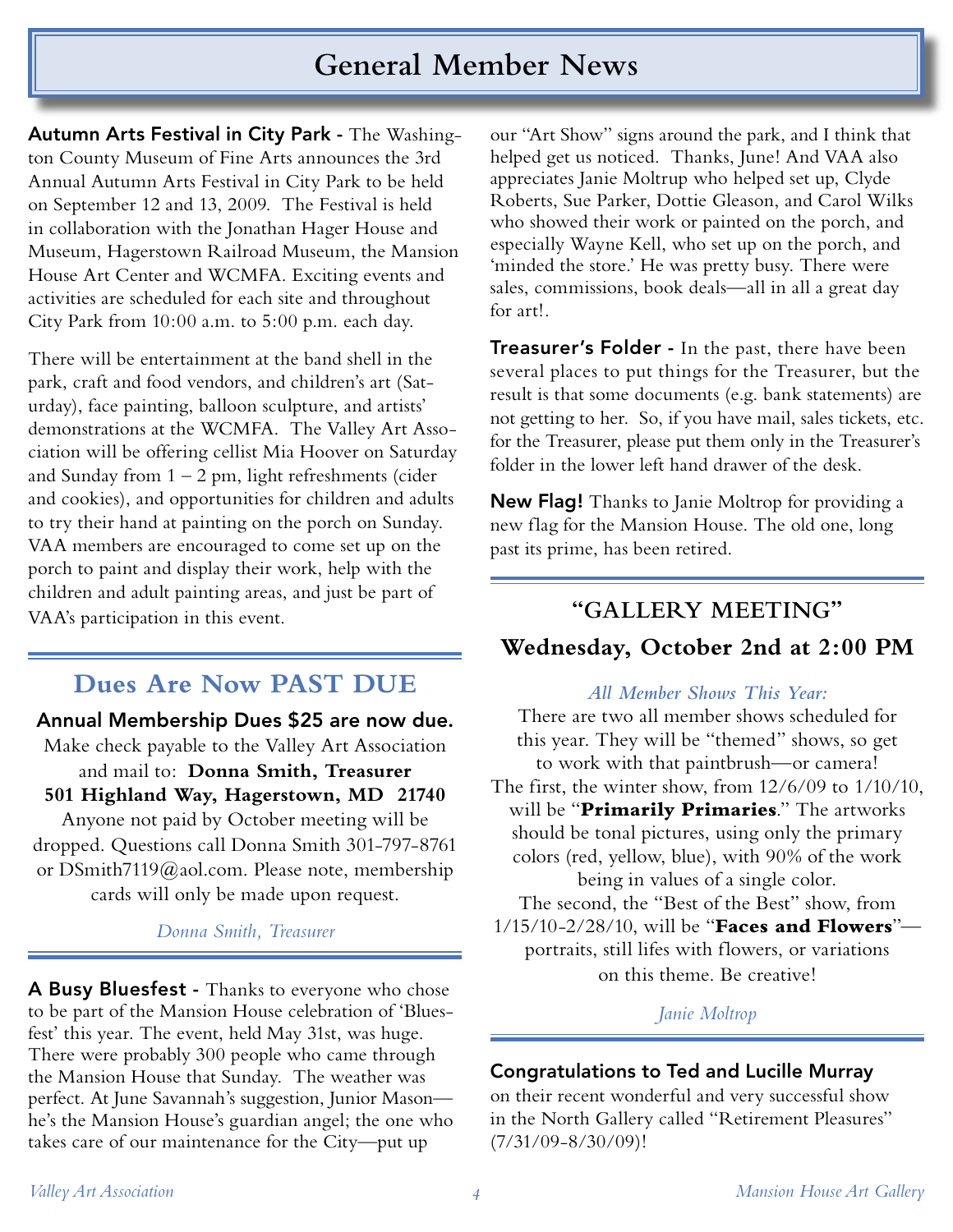## **Member Profiles**

#### *Maggie Bearse, Candidate for Vice President.*

Margaret (Maggie) Bearse has agreed to serve as the new VAA Vice President/President Elect and will stand for election at the September meeting. Maggie was born and raised in West Virginia then moved to Florida for 25 years. She returned to WV about 10 years ago and now lives in Martinsburg. After dabbling in arts and crafts all her life, she took up oil painting about 10 years ago. ("They felt right from the beginning." ) She prefers landscapes and portraits, especially animal portraits. She is divorced with two grown children: a daughter who is now a doctor in Berkley Springs and a son, retired military, now into computers in Fairfax, VA. There are also four grandchildren, three dogs, and two cats. She is a retired hypnotherapist, but has worked at a variety of careers

from school teacher to house painter ("real houses, not pictures of").

#### *Carolyn Trovinger, Assistant Gallery Director.*

Carolyn Ann Trovinger has been a member of VAA for 5 years. She has done plein air painting,, volunteered on special occasions, and set up on the porch for the Fall Festival. She works in oil, watercolor and most recently, has taken classes from Marie McCafferty in acrylics. You may have seen her paintings North Gallery shows. Painting has been a hobby; she has painted for children, grandchildren, family and friends. Her love for art brought her to the V.A.A. where she says " I have greatly enjoyed the wonderful and talented members and very fine artwork that is displayed within..."

## **Calendar of Events 2009-2010**

| $9/12 - 13/09$  | Sat-Sun, 10-4, City's Fall Festival (exhibits and craft sale; at VAA children and adult painting; |  |  |  |  |
|-----------------|---------------------------------------------------------------------------------------------------|--|--|--|--|
|                 | Mia Hoover, cellist; painting and selling on the porch; light refreshments)                       |  |  |  |  |
| 9/23/09         | Wed, 3:00, Board                                                                                  |  |  |  |  |
| 9/23/09         | Wed, 7:00, General Meeting, Bob Wantz (watercolor), refreshments by Anna Hogbin                   |  |  |  |  |
| 10/28/09        | Wed, 3:00, Board                                                                                  |  |  |  |  |
| 10/28/09        | Wed, 7:00, General Meeting, Dennis Clark (watercolor), refreshments by Lin Pedersen               |  |  |  |  |
| 11/18/09        | Wed, 3:00, Board                                                                                  |  |  |  |  |
| 11/18/09        | Wed, 7:00, General Meeting, Diana Moltrop - Intellectual Property                                 |  |  |  |  |
| <b>Nov-Dec</b>  | Craft sales at the Mansion House                                                                  |  |  |  |  |
| $12/4/09$ (?)   | <b>Open House</b> , Tree Illumination                                                             |  |  |  |  |
| 12/6/09         | Sun, 1-3, General Meeting - Xmas Tea, Tribute to the Founders of the Mansion House Gallery;       |  |  |  |  |
|                 | food by everyone; collect art supplies for VA Center.                                             |  |  |  |  |
| 1/27/10         | Wed, 3:00, Board                                                                                  |  |  |  |  |
| 1/27/10         | Wed, 7:00, General Meeting, Bill Davis - oil painting (tentative)                                 |  |  |  |  |
| 2/24/10         | Wed, 3:00, Board, Appoint nominating committee.                                                   |  |  |  |  |
| 2/24/10         | Wed, 7:00, General Meeting, Rebecca Macy Lane (Director, WCMFA)                                   |  |  |  |  |
| $3/20 - 5/9/10$ | <b>VAA Show at the WCMFA</b>                                                                      |  |  |  |  |
| 3/24/10         | Wed, 3:00, Board                                                                                  |  |  |  |  |
| 3/24/10         | Wed, 7:00, General Meeting, John Cook – Framing, refreshments by Donna Mason                      |  |  |  |  |
| <b>April</b>    | (date to be determined) - Cleaning Mansion House                                                  |  |  |  |  |
| 4/28/10         | Wed, 3:00, Board                                                                                  |  |  |  |  |
| 4/28/10         | Wed, 7:00, General Meeting, Patt Legg - Oil painting, Old Master techniques                       |  |  |  |  |
| 5/26/10         | Wed, 3:00, Board                                                                                  |  |  |  |  |
| 5/26/10         | Wed, 7:00, General Meeting, Election of Officers; Member show and tell; white elephant sale.      |  |  |  |  |
| 6/23/10         | Wed, 3:00, Board                                                                                  |  |  |  |  |
| 6/23/10         | Wed, 6:00, General Meeting, Picnic, food by everyone                                              |  |  |  |  |